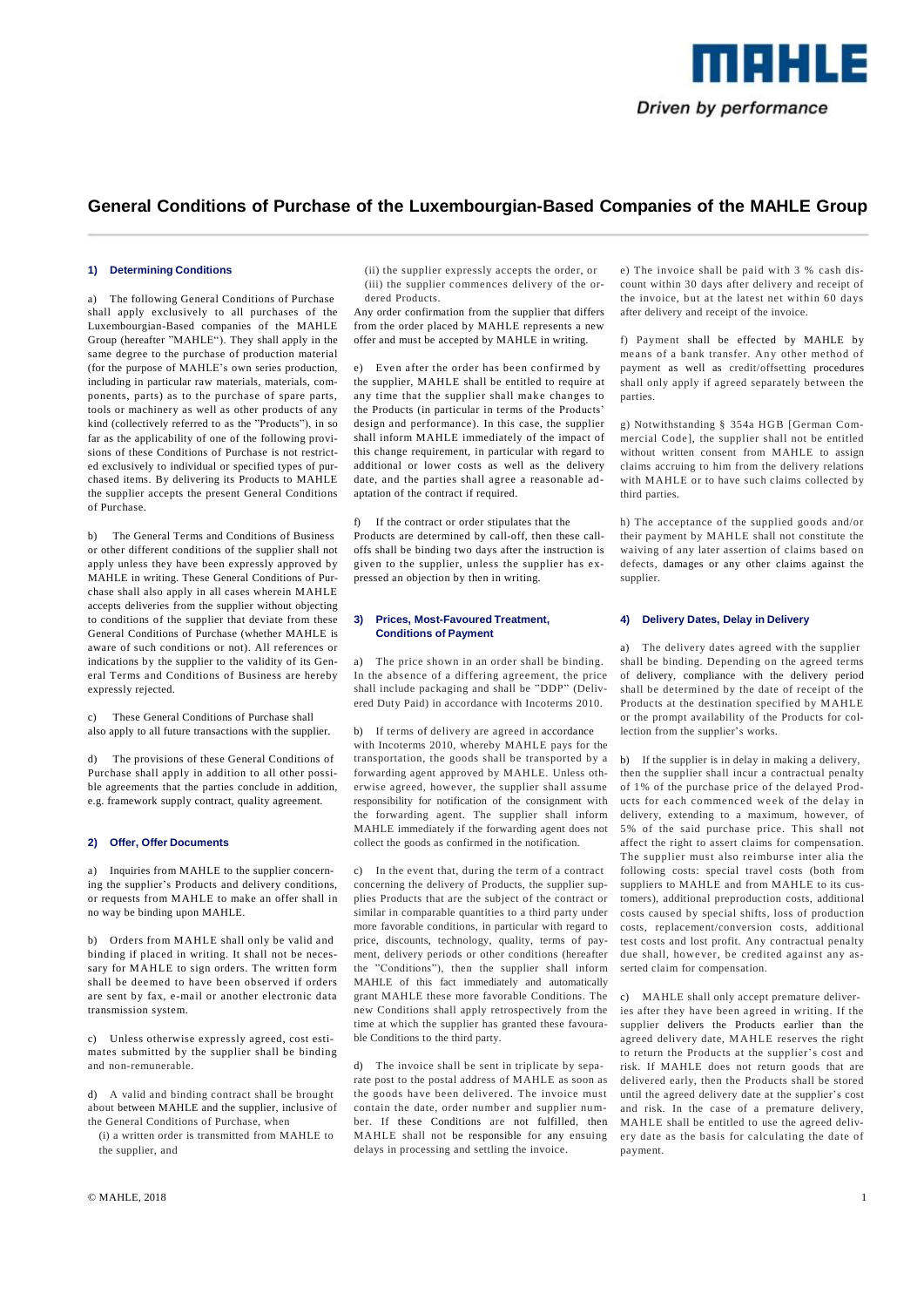

d) Notwithstanding lit.  $a$ ) – b), if the supplier realizes that it is not possible to comply with a delivery date or quantity agreed with MAHLE, it must inform MAHLE immediately, stating the reasons, the anticipated duration of the delay and the effects it will have, together with suitable measures for averting them.

e) All special journeys the supplier decides to make must be recorded, specifying the order details/information, the reason for the special journey and measures for correcting these reasons and sent to MAHLE's Logistics Department at the beginning of a calendar month for the preceding month. The supplier shall initiate the corrective measures immediately.

f) For each case of negligent (i) deviation from delivery and packaging specifications, (ii) premature delivery or (iii) overdelivery

M AHLE shall be entitled to assert a claim for its additional expenses for logistics in the form of lump sum compensation amounting to EUR 100 (notwithstanding the right to demonstrate greater damages in individual cases). The supplier shall in each case be entitled to demonstrate that MAHLE has incurred no damages or fewer damages than this lump sum.

## **5) Force majeure**

a) Interruptions to delivery caused by events that are unforeseeable and unavoidable and outside the supplier's sphere of influence and for which the supplier is not responsible such as force majeure, war or natural catastrophes shall release the supplier from its obligations for the duration of this interruption and to the extent of its impact.

b) Agreed periods of time shall by extended by the duration of such an interruption; M AHLE must be informed of the occurrence of such an interruption immediately and in an appropriate manner.

c) If the end of such an interruption is not foreseeable or the interruption lasts longer than two months, then each party shall have the right to withdraw from the affected contract (or the not yet fulfilled Products) or to terminate the contract without notice.

# **6) Dispatch, Transfer of Risk**

a) The delivery (including the transfer of risk) shall comply with the trade terms (in particular Incoterms 2010) usual in the automobile industry and specified in the order and at the place of receipt/use or collection specified by M AHLE in the order. In the absence of such a provision, the delivery shall be made DDP (Incoterms 2010) to the place of receipt or use specified in the order. In this case the risk is

transferred at the time of delivery to the agreed place of receipt/use.

b) The supplier shall undertake to enclose the relevant delivery notes with the deliveries. All contents in accordance with Standard VDA 4987 and in particular the order number of MAHLE and the supplier number must be stated on the delivery notes. If these conditions are not fulfilled, then MAHLE shall not be responsible for any ensuing delays in processing.

### **7) Quality and Documentation**

a) The supplier shall comply with the recognized technical regulations and any applicable safety regulations. In terms of the design and characteristic features of the delivery item, the supplier shall comply with any drawings, samples or other specifications or documents received from MAHLE. Modifications to the delivery item or a previously approved production process or its relocation to another site shall require a written notice in due time to MAHLE and the prior express consent of MAHLE in writing.

b) If the supplier delivers production material to MAHLE, the following provisions shall also apply unless MAHLE has made a different written request in an individual case or has made a different agreement with the supplier.

c) The supplier shall maintain or develop a quality management system based on the latest valid version of IATF 16949. Certificates from an accredited body or second-party certification and equivalent QM systems such as VDA Volume 6 Part 1 and ISO 9001 geared specifically to- wards the automobile industry may be recognized by MAHLE after prior inspection by MAHLE. The supplier shall provide MAHLE with a copy of the latest certificate and shall send MAHLE a new certif- icate without being asked upon the expiry of the certificate's validity date. MAHLE shall be informed immediately if the certificate is revoked.

For each case of negligent non-compliance with a valid quality management system requirement in accordance with lit. c) the supplier shall incur a contractual penalty of EUR 5,000.

e) Any initial sample shall be produced in compliance with the latest version of VDA Volume 2 "Quality Assurance of Deliveries" or PPAP (AIAG). In addition to the initial sample inspection report, the supplier shall enter all material data in the IMDS material database (International Material Data System, www.mdsystem.com); the approved and accepted IMDS entry for all relevant material data is a component and precondition of each successful initial sample approval.

f) Irrespective of successful initial sampling in accordance with lit. e), the supplier shall continually check the quality of the delivery items. Moreover, the parties to the contract shall each keep the other informed about the options for further quality improvement.

g) If the supplier and MAHLE have not reached a firm agreement as to the nature and extent of the tests as well as the test equipment and methods, MAHLE shall be prepared, at the supplier's request, to discuss the tests with the supplier within the limits of its knowledge, experience and possibilities in order to establish the required state of the testing technology.

h) In the case of Products specifically identified in the technical documents or by means of a separate agreement, the supplier shall moreover record in special drawings, when, in what way and by whom the delivery items have been tested with regard to the characteristics specified in the documentation as well as the outcome of the required quality tests. The test documents shall be retained for 15 years and submitted to MAHLE as required. The supplier shall impose the same obligation on sub-suppliers within the bounds of what is legally possible. By way of instruction, reference is made to the latest version of VDA Volume 1 "Production of Evidence".

i) In so far as any authorities or customers of MAHLE ask to inspect the production processes and test documents of MAHLE in order to verify certain requirements, the supplier shall be ready to grant them the same rights in its company and give all reasonable assistance, unless doing so he would infringe the supplier's existing obligations of secrecy towards a third party. The supplier shall impose the same obligation on subsuppliers within the bounds of what is legally possible.

j) In other respects, following a reasonable period of notice and during normal business hours, and at intervals MAHLE deems necessary, MAHLE shall be entitled at any time to carry out reasonable inspections and quality audits of the premises in which the supplier manufactures the Products.

MAHLE shall have the right to terminate the present contract by informing the supplier in writing to this effect if the supplier fails to comply with the agreed quality standards for a period of three months.

k) The supplier shall impose on its subcontractors the obligations contained in the above provisions of this item 7.

### **8) Hazardous Substances and Preparations**

a) The supplier shall fulfil the legal regulations of the countries of manufacture and distribution relating to goods, materials and procedures that are subject to special treatment, inter alia regard-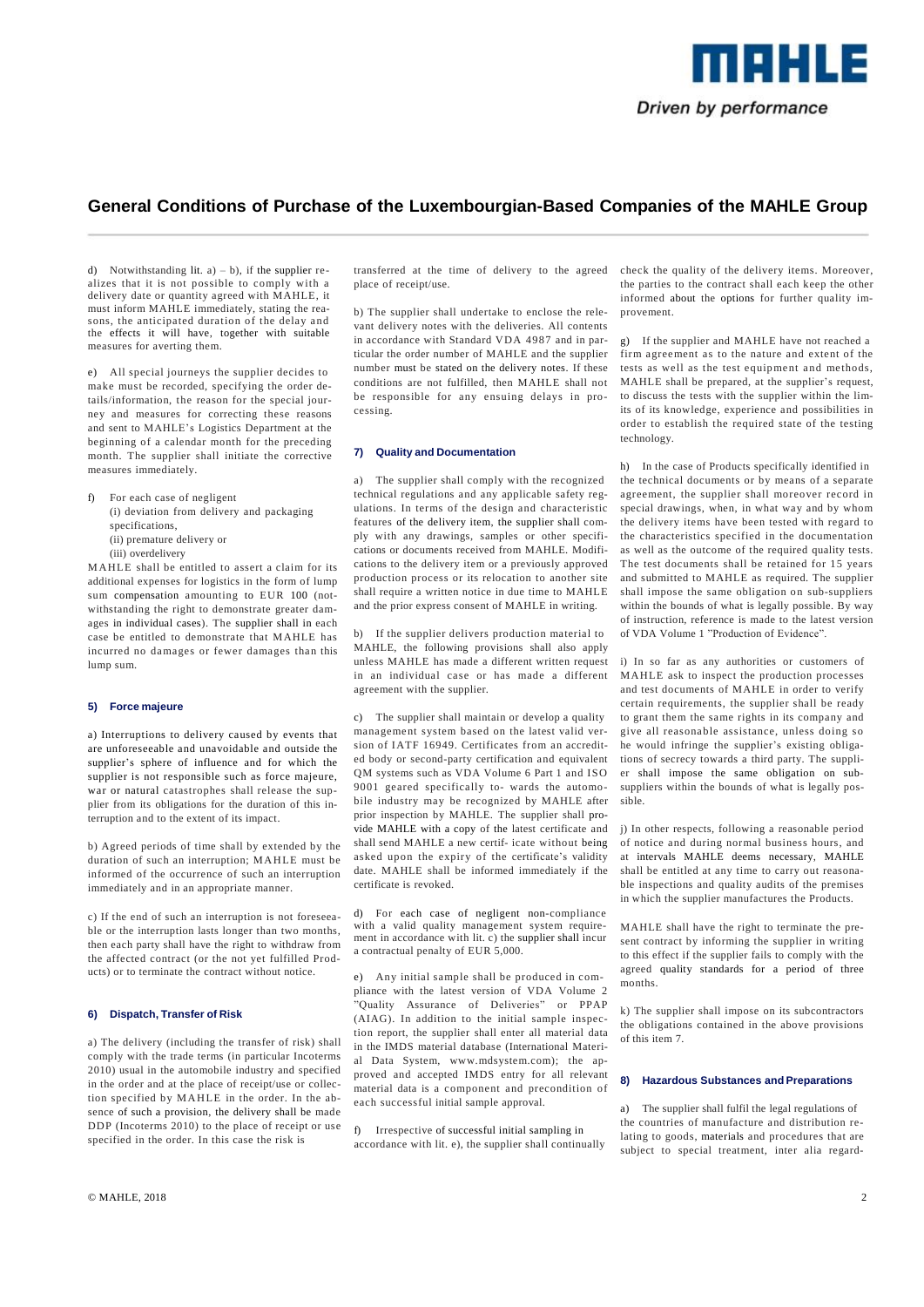

ing their transportation, packaging, labelling, storage, handling, manufacture and disposal on account of laws, ordinances and other regulations or on account of their composition and their impact on the environment.

b) In this case, the supplier shall provide MAHLE with the necessary papers and documents before the order is confirmed. In particular, all hazardous substances and water-endangering materials may be delivered only after presentation of an EC safety data sheet and after approval has been given by MAHLE. Should the requirements in accordance with lit. a) change during the delivery relations, the supplier shall immediately forward to MAHLE the papers and documents relating to the changed requirements.

c) MAHLE shall be entitled to return hazardous substances and water-endangering materials that were supplied for test purposes to the supplier free of charge.

d) The supplier shall be liable to MAHLE for any damage arising as a result of negligent noncompliance with the existing legal regulations.

e) Solely for information purposes, and excluding any responsibility for their accuracy and completeness, MAHLE provides a "Prescription List/List of Substances Subject to Declaration" on the MAHLE homepage (www.mahle.com).

f) The supplier shall ensure that the requirements of the EU chemical legislation REACH (Regulation (EC) No. 1907/2006, Official Journal of the European Union dated 30.12.2006) – hereafter referred to as "REACH" – are complied with within the specified time, in particular preregistration and registration. MAHLE shall not be obliged in any way to carry out the (pre)registration. The supplier is aware that the Products cannot be used if the requirements of REACH are not completely and properly complied with.

g) The supplier must enter components (heavy metals) relevant to the EU directive on end-of-life vehicles (ELV—End of Life Vehicles) in the IMDS database at its own expense; they shall then be deemed declared.

h) On the basis of the EU directive on end-oflife vehicles, the supplier shall undertake to ensure the following:

- (i) Production and furnishing of a componentrelated concept for draining and unloading harmful substances;
- (ii) Compliance with the labelling standards of VDA 260 for materials and components;
- (iii) Provision of an utilisation concept for selected supplied parts after agreement with MAHLE; (iiii) Highest possible recycling rate and use of renewable raw materials after agreement with MAHLE.

i) In fulfilling its contractual obligations, the supplier shall also comply with all legal and official regulations with regard to environmental protection.

j) The supplier shall indemnify MAHLE in full against all consequences, in particular damages suffered by MAHLE and any claims of third parties against MAHLE, that result from the supplier negligently not, partially, or belatedly complying with or fulfilling the above provisions in lit. f) i.).

#### **9) Packaging**

a) The supplier shall comply with the requirements of the latest valid Packaging Ordinance.

b) The supplier shall take back used, empty packaging free of charge. If this is not possible, the supplier shall pay the corresponding, reasonable disposal costs incurred by MAHLE.

### **10) Material Defects and Recourse**

a) Unless otherwise stated in the following provisions, the legal regulations shall apply to deliveries of defective goods (in particular to production material).

b) On receipt of Products supplied by the supplier for production purposes (production material) MAHLE shall examine that the goods ordered conform with those delivered and inspect them for any discrepancies in quantity or externally identifiable damage in so far as and as soon as this is possible in the ordinary course of business. MAHLE shall inform the supplier immediately of any defects ascertained during this inspection. In all other respects the supplier shall waive any further incoming goods inspection and testing on MAHLE's part. In the case of other defects that are not ascertained by MAHLE until the supplied goods are being processed or used for their intended purpose, MAHLE shall inform the supplier immediately upon ascertaining the defects. In this respect the supplier shall waive the defense of delayed complaint.

c) If defective goods are delivered, the supplier shall first be given the opportunity to carry out remedial work, i.e. at MAHLE's discretion either to remedy the defect or supply a new item (replacement parts). In both cases the supplier shall bear all costs resulting to the supplier or MAHLE, e.g. transportation costs, travelling expenses, labor and material costs or costs for an incoming goods inspection over and beyond the normal scope. The same shall apply to any costs that may be incurred for removal and fitting. If the case of a subsequent delivery, the supplier shall bear the cost of taking back the defective Products.

d) If the opportunity to carry out remedial work fails, or if such work represents an unreasonable burden on MAHLE, or if the supplier does not

make an immediate start, then MAHLE shall be entitled to withdraw from the contract / order without setting any further time limit and to return the Products at the supplier's risk and expense. In these and other, urgent cases, in particular to avert acute dangers or avoid substantial damage, if it is no longer possible to inform the supplier of defects and give the supplier even a short period in which to remedy them, MAHLE shall be entitled to remedy the faults itself or have them remedied by a third party at the supplier's expense.

e) Unless otherwise specified below, claims based on defects shall be subject to a limitation period of 30 months from the date the goods are delivered to MAHLE. The legal regulations shall apply to material defects in delivered items that are used according to their intended purpose for a building or to defects of title. If replacement parts are supplied (cf. lit. c)) the limitation period shall commence anew upon their delivery to MAHLE.f)

f) Any further claims, in particular for damages or in connection with warranties of the supplier, shall not be affected.

g) For each case wherein MAHLE settles a warranty claim, the supplier, if responsible for the defect, shall undertake to pay fixed lump-sum compensation of EUR 100 (notwithstanding MAHLE's right to assert greater damages in individual cases). The supplier shall in each case be entitled to demonstrate that MAHLE has incurred no damages or fewer damages.

h) If in its capacity as an automotive component supplier MAHLE is obliged to grant one of its customers a longer or more extensive warranty for defects, if the supplier delivers production material, the supplier shall then also undertake to accept this regulation in future after first receiving written notification thereof.

i) If customers of MAHLE – usually automobile manufacturers – apply a reference market procedure or a similar procedure that is usual in the automobile industry for determining and settling warranty claims and assert claims against MAHLE for defects in products manufactured by MAHLE that result from defects in the supplier's Products, this procedure shall also be applied to the delivery relations between the supplier and MAHLE.

## **11) Product Liability and Recall**

a) If the supplier has caused a product fault and/or (depending upon the basis upon which the claim is made) is responsible for the fault, the supplier shall undertake to pay MAHLE compensation at first request or to indemnify MAHLE against any third party claims, providing the cause of the claim lies within the supplier's control and organization and the supplier would itself be liable to a third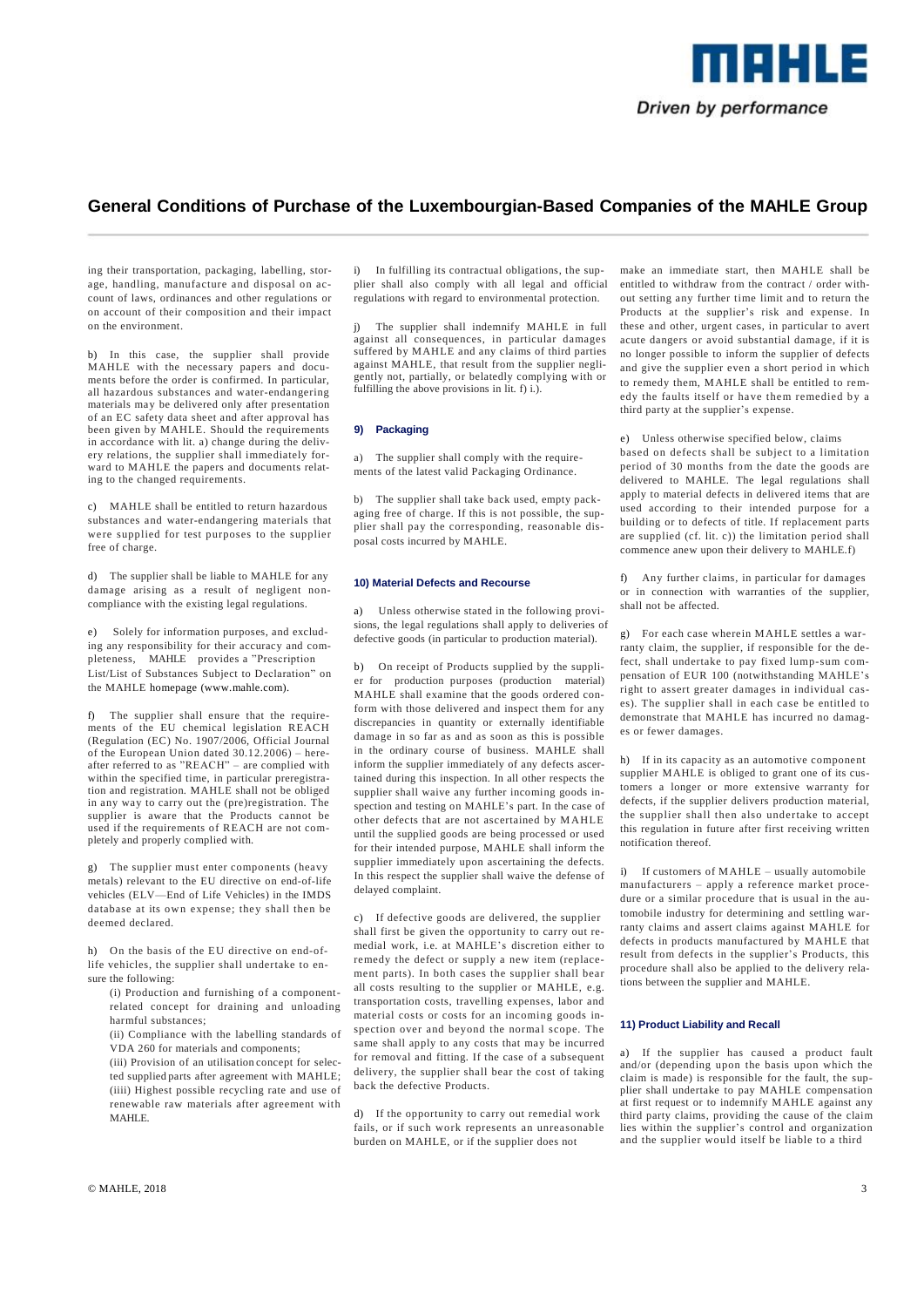

party. If M AHLE has contributed to the cause or fault, then the supplier shall be able to assert this contributory responsibility for the cause or this contributory fault against MAHLE. In the relationship between MAHLE and the supplier, each party's share in the payment of compensation shall be in proportion to the respective share in the fault (§ 254 German Civil Code, BGB) and/or responsibility for the cause.

b) The obligations of the supplier in accordance with lit. a) shall also include the payment of costs incurred by MAHLE in calling on the services of a lawyer or otherwise incurred in connection with the defence of product liability claims. If MAHLE is subject to special regulations regarding the burden of proof in relations with the injured party, these regulations shall also apply in relations between MAHLE and the supplier provided that the circumstances requiring proof do not fall within MAHLE's area of responsibility.

c) In product liability cases in accordance with lit. a), the supplier shall provide MAHLE with all necessary information and every support within the bounds of reason to fend off claims.

d) In so far as a recall action or program to give notice of ownership is necessary to comply with a law, ordinance, order or any other state requirement or as a safety measure to avoid personal injuries or death or in the case of other field or service actions, the costs, including labor, transportation and verifiability costs inter alia shall be shared on the basis of the contributory fault (§ 254 BGB) / contributory responsibility for the cause attributable to MAHLE and the supplier.

MAHLE shall inform the supplier—in so far as this is possible and reasonable—of the content and extent of the recall action or other field or service actions that are to be carried out and shall give the supplier the opportunity to express its opinion. This shall not affect any other legal claims.

e) The supplier shall undertake to take out and maintain sufficient product liability insurance to cover the risks of product liability, including the risk of recall. At the request of MAHLE the supplier shall immediately provide documentary evidence of the conclusion of such an insurance contract. If the supplier is not in a position to furnish evidence of the insurance policies within two weeks, MAHLE shall be entitled to conclude such insurance at the supplier's expense.

# **12) Industrial Property Rights**

a) The supplier guarantees that through the purchase, ownership, offering, use, processing or further transfer of the Products neither MAHLE nor customers of MAHLE shall infringe any intellectual property rights of third parties, in particular any rights

of a third party as to brand, company, name, patent, utility model, design, equipment, or copyrights (including the relevant industrial property right applications) (hereafter "Industrial Property Rights") in the supplier's country of origin, as well as within the German Federal Republic, the European Union, the USA, Canada, Brazil, Argentina, Australia, China, Korea, Thailand, Japan and India. If the supplier negligently infringes this obligation, then the supplier shall indemnify MAHLE and its customers at MAHLE's first request against any third-party claims arising from such actual or alleged infringements of property rights and shall bear all costs and expenses incurred by MAHLE in this respect, in particular firstly the cost of bringing an action and of defense and secondly costs resulting from observance of a possible duty to refrain.

b) Lit. a) shall not apply if the delivery item was produced on the basis of drawings, models or other detailed information from MAHLE and the supplier neither was nor needed to be aware that Industrial Property Rights of third parties were thereby infringed.

c) The parties shall undertake to inform one another immediately of any infringement risks that become known and any cases of alleged infringement and to take reasonable action by common consent against infringement claims.

d) The period of limitation shall be 3 years from the conclusion of the relevant contract.

#### **13) Reservation of Title, Means of Production**

a) The Products shall become the property of MAHLE upon payment of their full purchase price. Any extended or expanded reservation of title on the part of the supplier to delivered Products is excluded.

b) All parts, raw materials, tools, materials or other devices or items provided by MAHLE or purchased by the supplier at MAHLE's expense (and whose procurement costs have been reimbursed by MAHLE or are included in and paid for in full in the price payable for the Products) and that are associated with the manufacture of the Products or used for that purpose (hereafter "Means of Production") shall remain or become the sole property of MAHLE (hereafter "MAHLE Property"). MAHLE shall also retain all rights to drafts, samples, drawings, data, models or other information and documents supplied by MAHLE (hereafter "MAHLE Documents"). The supplier shall expressly agree that MAHLE Property or MAHLE Documents shall not be used for the manufacture or construction of products for third-party customers without MAHLE's prior consent in writing.

c) The supplier shall possess MAHLE Property and MAHLE Documents as a borrower and shall store them separately and apart from any property

belonging to other persons and clearly labelled MAHLE Property and MAHLE Documents to indicate that they are the property of MAHLE. MAHLE Property and MAHLE Documents shall not be removed from the supplier's company premises without written instruction from MAHLE, except for the purpose of fulfilling the contract.

d) The supplier shall undertake to insure MAHLE Property for its replacement value and at the supplier's own expense at least against fire, water damage and theft and to maintain such insurance policies. On request, the supplier shall provide MAHLE with documentary evidence of the existence of appropriate insurance policies. The supplier shall carry out any necessary maintenance work at the usual intervals and at its own expense and shall notify MAHLE immediately of any damage or faults.

e) If MAHLE provides the supplier with products, raw materials or other material ("Goods") so that the supplier can manufacture Products, MAHLE reserves title to such Goods. The treatment and processing, modification or installation or reshaping of such Goods by the supplier shall be carried out in the name of MAHLE. If the reserved Goods are processed together with other items that are not the property of MAHLE, MAHLE shall acquire joint ownership of the new Product in proportion to the value of MAHLE's Goods (purchase price plus VAT) to the other processed items at the time of production.)

f) If the Goods provided by MAHLE are inseparably combined or mixed with other items that are not the property of MAHLE, MAHLE shall acquire joint ownership to the new Product in proportion to the value of its reserved Goods (purchase price plus VAT) to the other combined or mixed items at the time of combination or mixing. If the combination or mixing is carried out in such a way that the supplier's items may be considered the main item, it shall be agreed that the supplier shall assign proportional joint ownership to MAHLE; the supplier shall store and hold in safe custody the sole property of MAHLE or the joint ownership of MAHLE in the name of MAHLE.

### **14) Confidentiality**

a) The supplier shall undertake to treat in confidence all confidential information obtained directly or indirectly from the other party to the contract. Orders and all associated commercial and technical details are also to be treated as confidential information. In particular, all received illustrations, drawings, calculations, quality guidelines, samples and similar items are to be treated as confidential. The copying and forwarding of confidential information is only permissible within the context of operational requirements. Confidential information may only be disclosed to a third party with MAHLE's prior written consent.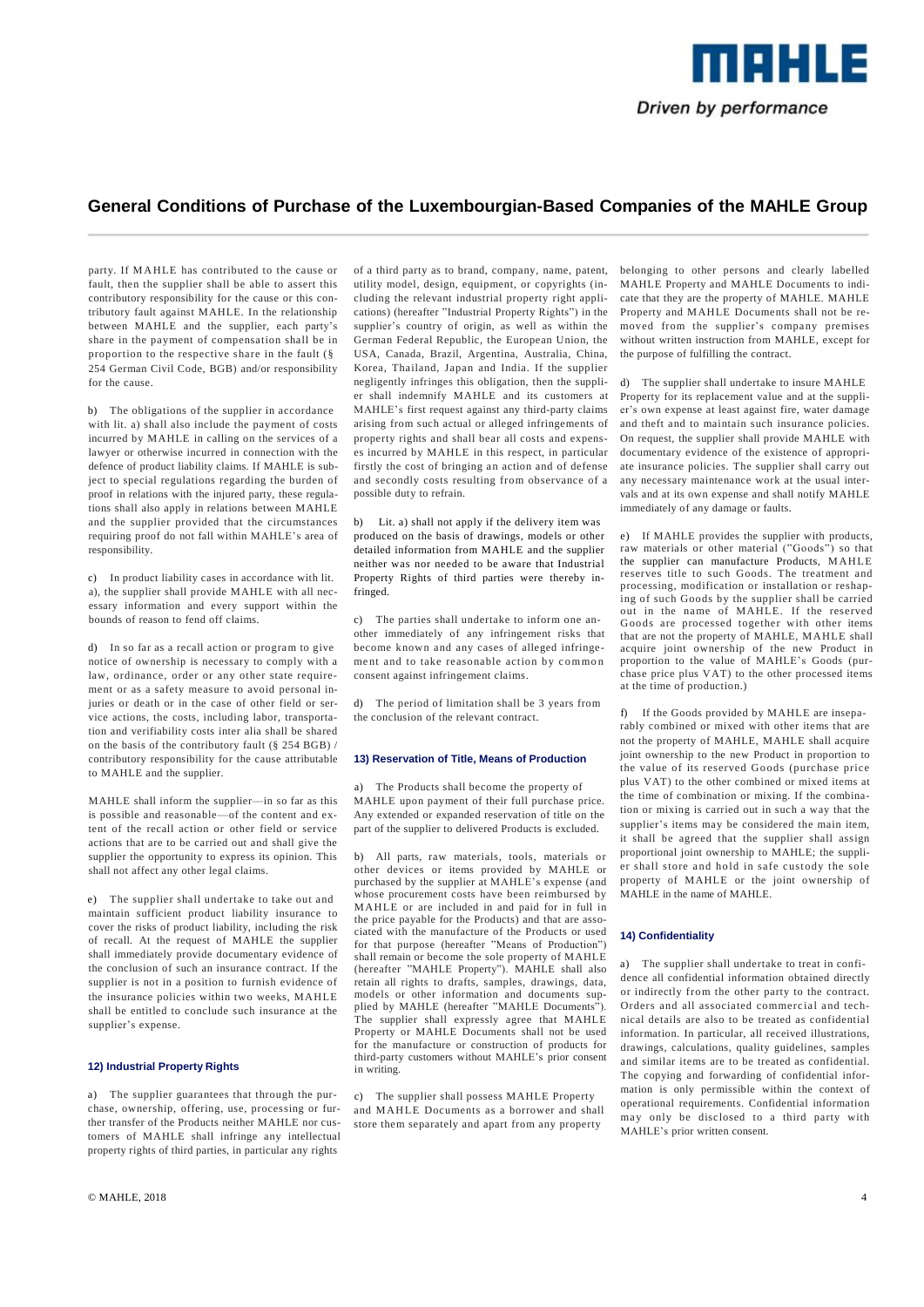

b) The above obligations shall not apply to such confidential information as the supplier can prove

- (i) was already generally accessible at the time of notification or was generally accessible thereafter through no fault of the supplier; (ii) was already in the supplier's possession at the time of notifiction;
- (iii) was made accessible to the supplier by a third party without any obligation as to confidentiality and non-usage, provided that this third party has not obtained the information directly or indirectly from the supplier;
- (iiii) was to be furnished to the authorities on the basis of legal regulations.

c) The supplier shall undertake to impose the same obligations to maintain secrecy on subcontractors. Confidential information made known to the supplier by MAHLE shall be used exclusively for the intended purpose.

d) The obligation to maintain secrecy shall continue to apply for a period of three years after the delivery relations have ended. At the end of the delivery relations, the supplier shall undertake to return to MAHLE all received confidential information if it is embodied or stored on electronic storage media. At MAHLE's request, the supplier shall confirm to MAHLE in writing that it has fulfilled the obligation arising from the last two sentences.

#### **15) Order Development**

If the supplier carries out development work for production material or Means of Production (in particular tools) on MAHLE's behalf whose costs are reimbursed by MAHLE either separately and/or by means of the price paid for the Products (order development), the following shall apply:

a) The supplier shall reach a development conclusion that is free from the Industrial Property Rights of any third party; Item 12 shall apply accordingly.

b) The proprietorship of all development results (including all discoveries, know-how, experiment and development reports, suggestions, ideas, drafts, designs, recommendations, samples, models etc.) achieved by the supplier in the context of the cooperation (hereafter "Work Results") shall fall to MAHLE as it arises.

c) If the Work Results are protectable, MAHLE shall, in particular, be entitled at its discretion to apply for Industrial Property Rights at home and abroad in its own name, to pursue this further and also to abandon it at any time.

d) The supplier shall claim the title of protectable inventions made by its employees in executing this contract in all cases by means of a declaration against the inventor; the right to the invention is to be assigned to MAHLE immediately.

e) If the Work Results are protected by copyrights of the supplier, the supplier shall grant MAHLE, as well as affiliated companies of MAHLE, the exclusive, non-remunerable, irrevocable, sublicenceable, transferable right, unlimited in terms of time, place and content to use and exploit such Work Results as desired, in any manner and free of charge. If Work Results take the form of software the rights of use and utilisation shall not be restricted to the object code. MAHLE shall in particular have a claim for the source code and documentation to be handed over. MAHLE may demand the hand-over at any time, even during the implementation of the development project.

f) The supplier (as well as companies affiliated with it) is and shall remain the owner of inventions made before the start of the cooperation as well as Industrial Property Rights applied for or granted for them, as well as any copyrights, design rights and know-how existing before the start of the cooperation (hereafter "Existing Property Rights").

g) If Existing Property Rights are necessary for the utilisation or further development of development results, MAHLE shall be granted their nonremunerable, non-exclusive, sublicenceable, transferable and irrevocable right of utilisation unlimited in terms of time and place.

h) If, in the context of the services the supplier is required to perform, the supplier calls in subcontractor, the supplier shall undertake to ensure by means of suitable contractual agreements that MAHLE is granted the property and utilisation rights accorded by the regulation expressed in this Item 15.

#### **16) Provision of Spare Parts**

The supplier shall undertake to guarantee the provision of spare parts for the stipulated lifetime of the end products for which the Products are to be used. The minimum period shall be 15 years after the end of the series production of the Products. In good time before the expiry of the minimum period, the supplier shall grant MAHLE the option to place a concluding order for the all-time requirement.

#### **17) Cancellation/Rescission of Orders / Contracts**

a) If one party to the contract stops payments or an application is made to open insolvency proceedings against the party's assets, the other party shall be entitled to withdraw from the contract on account of the unfulfilled parts of the contract.

b) In the case of long-term contracts concerning the delivery of Goods the provisions in lit. c) – e) shall apply with regard to their validity period and termination.

c) MAHLE shall be entitled to terminate such contracts in writing with a notice period of 6 months and the supplier with a notice period of 9 months.

d) In cases where the customer of M AHLE cancels or amends its order extraordinarily or without cause, MAHLE shall be entitled, notwithstanding its right to terminate the contract in accordance with Item 17 c), to agree mutually another arrangement with the supplier that takes account of these circumstances. Unless otherwise agreed the following degrees of bindingness shall then apply:

(i) The quantity determined for the month following the order (month 1) shall be deemed bindingly authorized.

(ii) The quantity ordered for the next month (month 2) shall entitle the supplier to procure feedstock. If this quantity is later not taken by MAHLE, the supplier shall be entitled to invoice MAHLE for the feedstock, whereby MAHLE may demand delivery of the feed-stock.

Quantities manufactured in excess of this and procured materials shall be exclusively at the supplier's risk and to the supplier's account

e) Each party shall have the right to terminate a contract for good cause at any time without notice. The following cases in particular represent good cause:

(i) Cessation of payment on the part of one party, the opening of insolvency proceedings against the assets of one party or its rejection on the grounds of the absence of assets, or the liquidation of one of the parties;

(ii) Infringement of important contractual obligations; in the case of an infringement that can be remedied, however, only after the innocent party has called upon the other party in writing to remedy the infringement, has warned the party of the impending termination for good cause and has granted a reasonable period of grace of at least four weeks that has expired without outcome;

(iii) One party comes under the dominant control of one of the other party's competitors on account of a change in its equity holders or shareholders

f) In the case of the cancellation or other termination of a contract, the supplier shall return MAHLE Property and MAHLE Documents (cf. Item 13 b)) as well as all other items made available by MAHLE, including all drawings and other documents, devices and tools.

#### **18) Other Provisions**

a) If one of the above provisions is or becomes invalid or unenforceable, the legal validity of the remaining provisions shall not be affected. In place of the invalid or unenforceable provision, a provision shall be deemed to have been agreed which comes as close as possible in legal terms to that which the parties to the contract required accord-